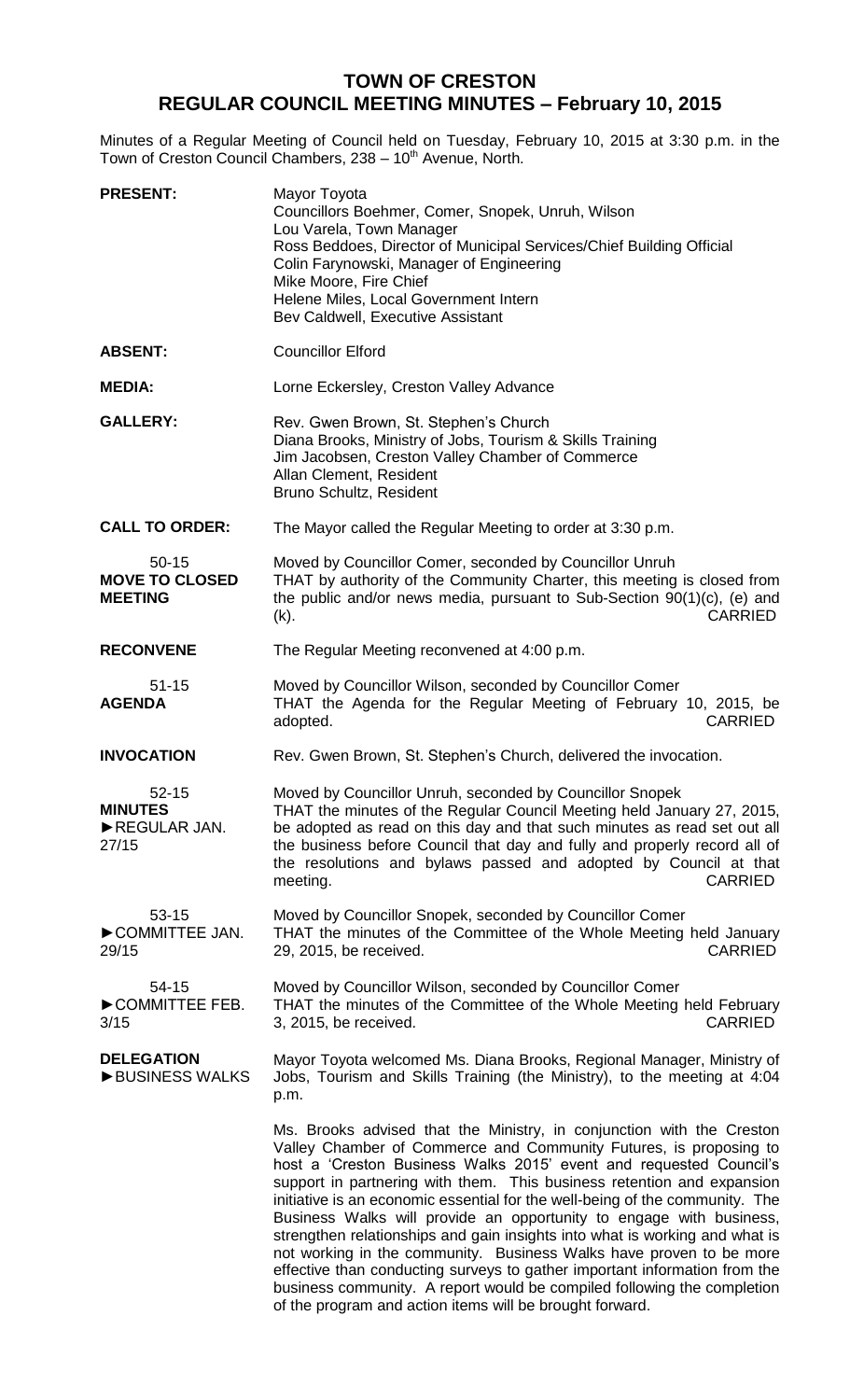Ms. Brooks requested Council members participate by being a part of the Business Walks team. Participation by Council members will demonstrate to the business community that Council is interested in what they have to say.

Mayor Toyota thanked Ms. Brooks for her presentation.

**COUNCIL COMMITTEE** 55-15 ►JAN. 29/15 MTG RECOMMENDATIONS ►CEMETERY SELECT COMMITTEE TERMS OF REF. Moved by Councillor Snopek, seconded by Councillor Wilson THAT Council Committee Recommendation No. 1 from the January 29, 2015 Regular Committee of the Whole Meeting, be adopted as follows: **RECOMMENDATION NO. 1:** THAT Ltr #35 from the Director of Finance and Corporate Services, regarding a draft Terms of Reference for a Town of Creston Cemetery Select Committee, be received; THAT staff present the draft Terms of Reference for a Town of Creston Cemetery Select Committee, to the Regional District of Central Kootenay Directors for Areas A, B and C, G. F. Oliver Funeral Chapel Ltd. and the Creston & District Museum for input; AND FURTHER, THAT Ltr #35 from the Director of Finance and Corporate Services, regarding the Terms of Reference for a Cemetery Select Committee, be referred to a future Committee of the Whole meeting for consideration of the appointment of a Cemetery Select Committee and a Terms of Reference for same. The contract of  $\mathsf{CARRIED}$ 56-15 ►FEB. 3/15 MTG RECOMMENDATIONS **►**OCP/CULTIVATING **CRESTON** Moved by Councillor Comer, seconded by Councillor Wilson THAT Council Committee Recommendations No. 1 to 3 from the February 3, 2015 Regular Committee of the Whole Meeting, be adopted as follows: **RECOMMENDATION NO. 1:** THAT the verbal report by the Town Planner, being an update on the Official Community Plan review and its relationship to the Cultivating Creston - Integrated Community Sustainability Plan (ICSP), be received. ►FOODLAND TRUST-KOOTENAY **CONSULTATION SESSION RECOMMENDATION NO. 2:** THAT Ltr #67 from Farm Folk City Folk, regarding an invitation to attend a Foodland Trust – Kootenay Consultation session, be received; AND FURTHER, THAT Councillor Comer is authorized to attend the Foodland Trust – Kootenay Consultation session in Vallican, BC on February 12, 2015, with expenses and stipend paid as per Policy. ►BUDGET REVIEW **RECOMMENDATION NO. 3:** THAT the information provided by the Director of Finance and Corporate Services, with respect to a review of the proposed 2015 Town of Creston budget, be received. The contract of the contract of the case of the case of the case of the case of the case of the case of the case of the case of the case of the case of the case of the case of the case of the case of t 57-15 ►BUSINESS WALKS Moved by Councillor Snopek, seconded by Councillor Wilson THAT Ltr #71 from the Ministry of Jobs, Tourism and Skills Training, regarding 'Business Walks' in Creston, be received; THAT Council supports the 'Business Walks' initiative proposed by the Ministry of Jobs, Tourism and Skills Training, in partnership with the Creston Valley Chamber of Commerce and Community Futures; AND FURTHER, THAT Council approves participation by members of Council and Town staff in the 'Business Walks' initiative, which will be scheduled in the Spring of 2015 in Creston. CARRIED 58-15 ►COLUMBIA BASIN INST. OF REGIONAL **HISTORY** Moved by Councillor Wilson, seconded by Councillor Boehmer THAT Ltr #68 from the Columbia Basin Institute of Regional History, requesting a letter of support, be received; AND FURTHER, THAT the Mayor write the Columbia Basin Institute of Regional History, in support of their application for funding to preserve and make public, the community and region's lumbering history in the Creston Valley. CARRIED 59-15 ►STREET PIANO Moved by Councillor Wilson, seconded by Councillor Boehmer THAT Ltr #83 from the Creston Rotary Club, regarding the installation of street pianos in the downtown core, be received; THAT Council approves the request from the Creston Rotary Club to have a street piano installed in the Walkthrough Park, subject to the Creston Rotary Club providing the piano, maintenance, necessary weather covering and all incidentals for the piano; AND FURTHER, THAT the Town commits to providing manpower in 2015 for the installation and removal of two pianos, one in the Walkthrough Park and one in a secondary location to be determined.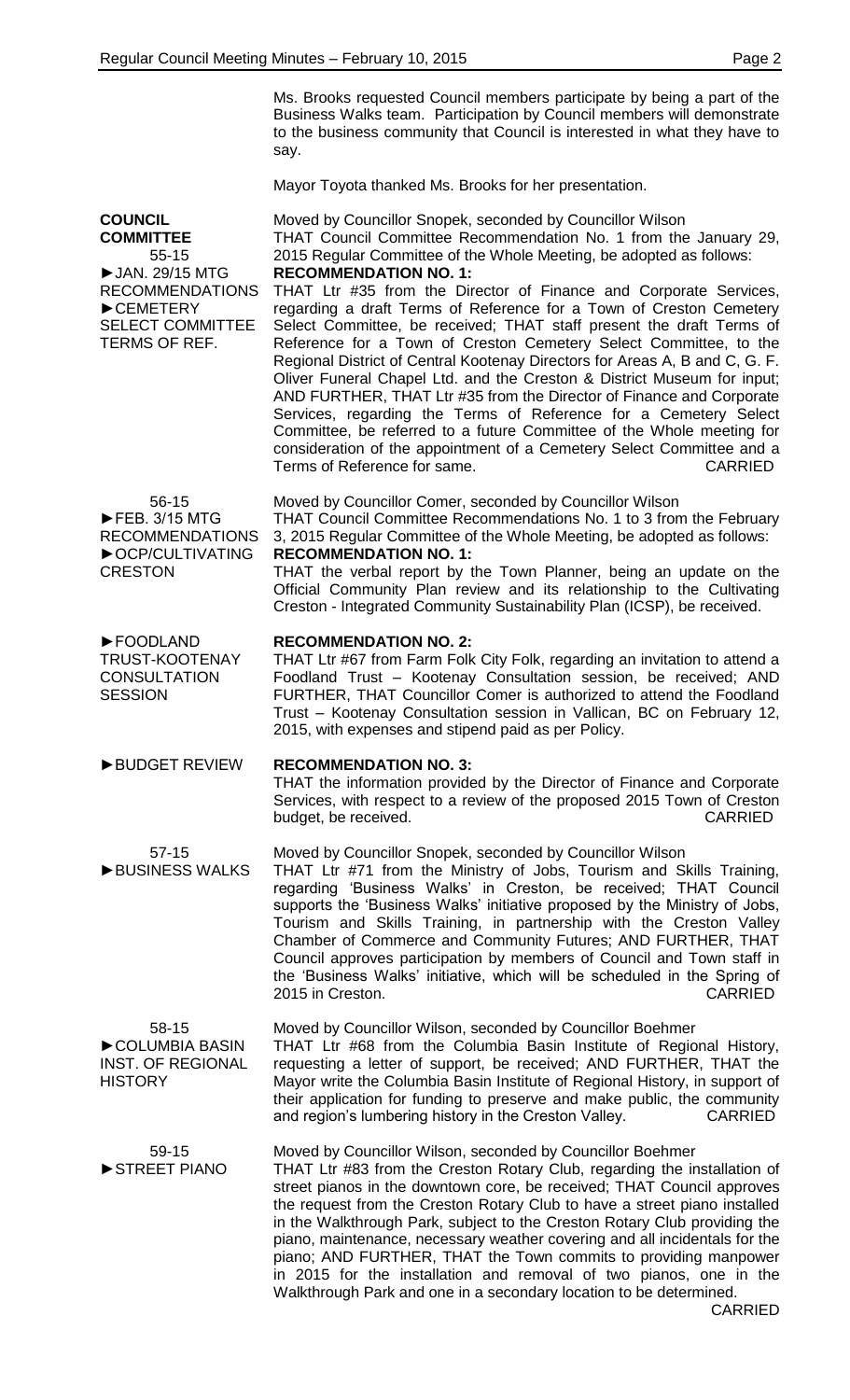| 60-15<br>▶BC SENIORS<br><b>GAMES</b>                                | Moved by Councillor Unruh, seconded by Councillor Wilson<br>THAT Ltr #82 from the BC Seniors Games Society, regarding the hosting<br>of the 55+ BC Seniors Games in 2017, 2018 or 2019 in the Creston Valley,<br>be received.<br><b>CARRIED</b>                                                                                                                                                  |
|---------------------------------------------------------------------|--------------------------------------------------------------------------------------------------------------------------------------------------------------------------------------------------------------------------------------------------------------------------------------------------------------------------------------------------------------------------------------------------|
| $61 - 15$<br>CHLORINATION OF<br><b>WATER</b>                        | Moved by Councillor Wilson, seconded by Councillor Snopek<br>THAT Ltr #80 from Michael Bunn, regarding the chlorination of Town<br>drinking water, be received; AND FURTHER, THAT staff write Mr. Michael<br>Bunn, stating that the Town is mandated to treat drinking water and<br>advising the reasons why chlorination is used versus other alternative<br>methods.<br><b>CARRIED</b>         |
| 62-15<br>CV SPIRIT<br><b>COMMITTEE</b><br><b>MEETING NOTES</b>      | Moved by Councillor Comer, seconded by Councillor Wilson<br>THAT Ltr #63 and Ltr #64 from the Creston Valley Spirit Committee, being<br>meeting notes for its November 19 and December 18, 2014 meetings, be<br><b>CARRIED</b><br>received.                                                                                                                                                      |
| 63-15<br>CUPW RE CANADA<br><b>POST</b>                              | Moved by Councillor Boehmer, seconded by Councillor Unruh<br>THAT Ltr #59 from the Canadian Union of Postal Workers, regarding<br>support to save Canada Post, be received.<br><b>CARRIED</b>                                                                                                                                                                                                    |
| 64-15<br>RQST DONATION<br><b>RE CV ROD &amp; GUN</b><br><b>CLUB</b> | Moved by Councillor Snopek, seconded by Councillor Comer<br>THAT Ltr #60 from the Creston Valley Rod & Gun Club, regarding a<br>donation to their annual Wild Game Dinner, be received; AND FURTHER,<br>THAT Council authorizes a donation of one duffle bag, at an approximate<br>value of \$100, to the Creston Valley Rod & Gun Club annual Wild Game<br>Dinner fundraiser.<br><b>CARRIED</b> |
| 65-15<br>ROTARY CLUB<br>2015 AUCTION                                | Moved by Councillor Unruh, seconded by Councillor Snopek<br>THAT Ltr #79 from the Rotary Club of Creston, regarding a donation to<br>their annual Auction, be received; AND FURTHER, THAT Council<br>authorizes a donation of two town jackets, at an approximate value of \$75<br>each, to the Rotary Club of Creston, towards their annual Auction.<br><b>CARRIED</b>                          |
| 66-15<br>STRATEGIC<br>PRIORITIES CHART                              | Moved by Councillor Comer, seconded by Councillor Unruh<br>THAT the Strategic Priorities Chart, as presented, be received.<br><b>CARRIED</b>                                                                                                                                                                                                                                                     |
| 67-15<br>FOLLOW UP<br><b>ACTION LIST</b>                            | Moved by Councillor Unruh, seconded by Councillor Comer<br>THAT the Regular Council Meeting Follow-Up Action List, as of January<br><b>CARRIED</b><br>27, 2015, be received.                                                                                                                                                                                                                     |
| 68-15<br>COMMITTEE OF<br>THE WHOLE<br><b>AGENDA</b>                 | Moved by Councillor Boehmer, seconded by Councillor Comer<br>THAT the Regular Committee of the Whole Meeting agenda, as presented,<br>be received.<br><b>CARRIED</b>                                                                                                                                                                                                                             |
| <b>REPORTS OF REPS.</b><br>CLR BOEHMER                              | Councillor Boehmer reported on his article as Councillor, in the February<br>5 <sup>th</sup> , 2015 issue of the Creston Valley Advance.                                                                                                                                                                                                                                                         |
| CLR COMER                                                           | Councillor Comer reported on her attendance at the Children's Winter<br>Festival, two Marketing meetings and a Creston Valley Spirit Committee<br>meeting.                                                                                                                                                                                                                                       |
| CLR UNRUH                                                           | Councillor Unruh reported on her attendance at the Children's Winter<br>Festival and a Library Board meeting.                                                                                                                                                                                                                                                                                    |
| CLR WILSON                                                          | Councillor Wilson reported on her attendance at the Children's Winter<br>Festival and a Creston Valley Blossom Festival meeting.                                                                                                                                                                                                                                                                 |
| MAYOR TOYOTA                                                        | Mayor Toyota reported on his attendance at Regional District of Central<br>Kootenay meetings, a Columbia Basin Trust Community Directed Funds<br>meeting, a CFAX Radio interview and the Children's Winter Festival.                                                                                                                                                                             |
| 69-15<br>RECEIVE<br><b>REPORTS</b>                                  | Moved by Councillor Wilson, seconded by Councillor Boehmer<br>THAT the verbal Reports of Representatives, be received.<br><b>CARRIED</b>                                                                                                                                                                                                                                                         |